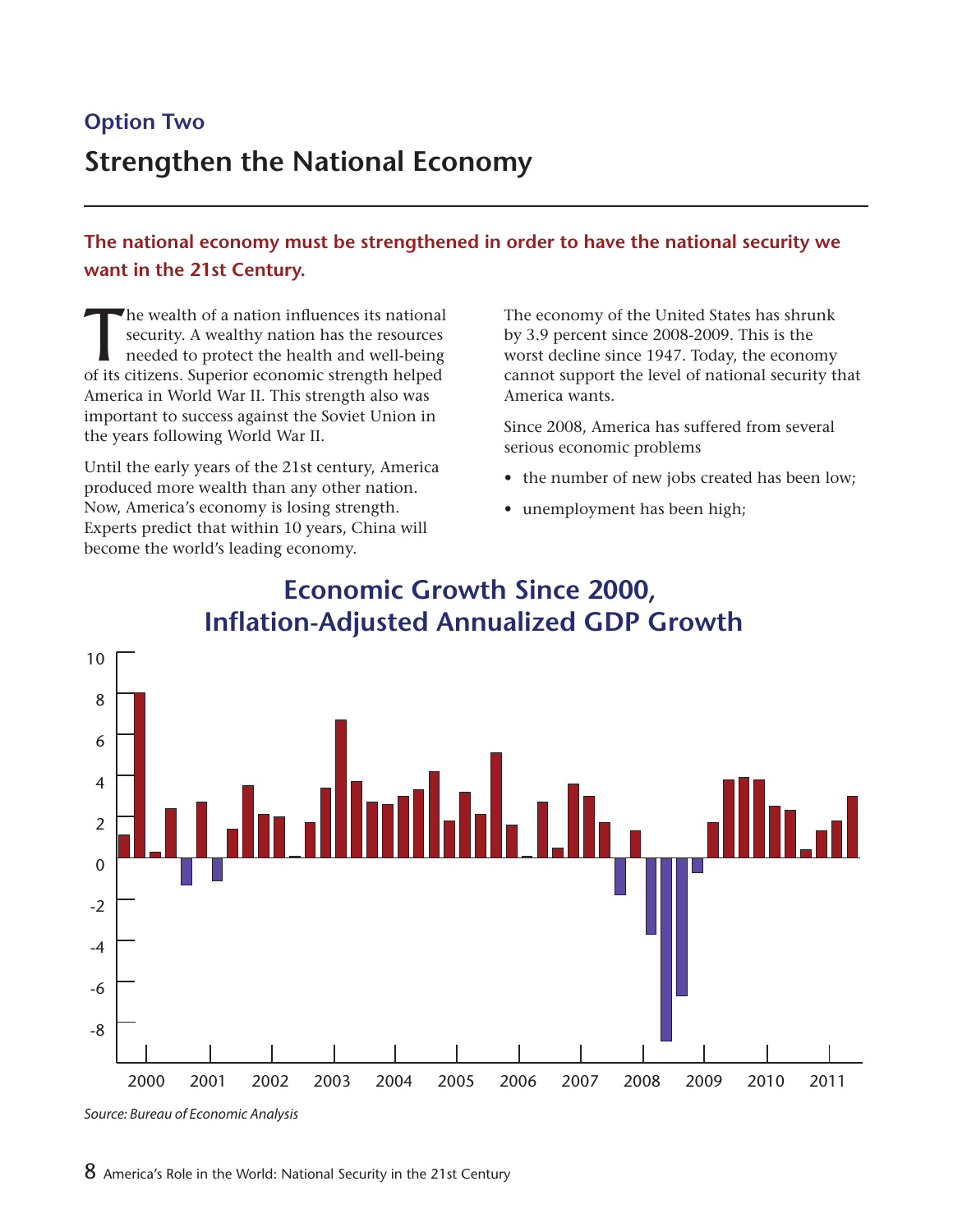### **Unemployment Rate**



*Source: United States Bureau of Labor Statistics*

- the number of goods and services produced has fallen;
- income and wealth of individuals has declined;
- prices of some basic goods, such as gas, oil, and electric power have risen;
- money owed by individuals has increased;
- • services from federal and state government, such as maintenance of highways and bridges, have decreased;
- money collected by government in revenues has greatly declined;
- money owed by government has greatly increased;
- benefits provided by government, such as pensions, healthcare, and welfare payments to poor and needy individuals, are in danger of being decreased or stopped.

While its economic situation is bad, America is not alone. Most nations, in every region of the world, are facing serious economic trouble. This is certainly true in Europe, and especially in Greece and Spain.

Strengthening America's economy is a huge challenge because the problems are so serious. For example, since 1997, America's trade deficit has been growing. The United States Census Bureau reported that the United States trade deficit was \$558 billion in 2011, an increase of \$38 billion from 2010.

Another major economic problem is the annual budget deficit of the United States government. This means that the United States government pays out more than it receives in revenue. The government borrows money from various sources, including China, to pay what it owes. The national debt was more than \$10 trillion in 2008. That was a debt of \$32,970 per American. It has continued to rise. By the middle of 2012, the national debt was more than \$15.7 trillion. This was a debt of more than \$50,000 for each American.

Why is the national debt so high and growing? Huge, continuing expenses add to America's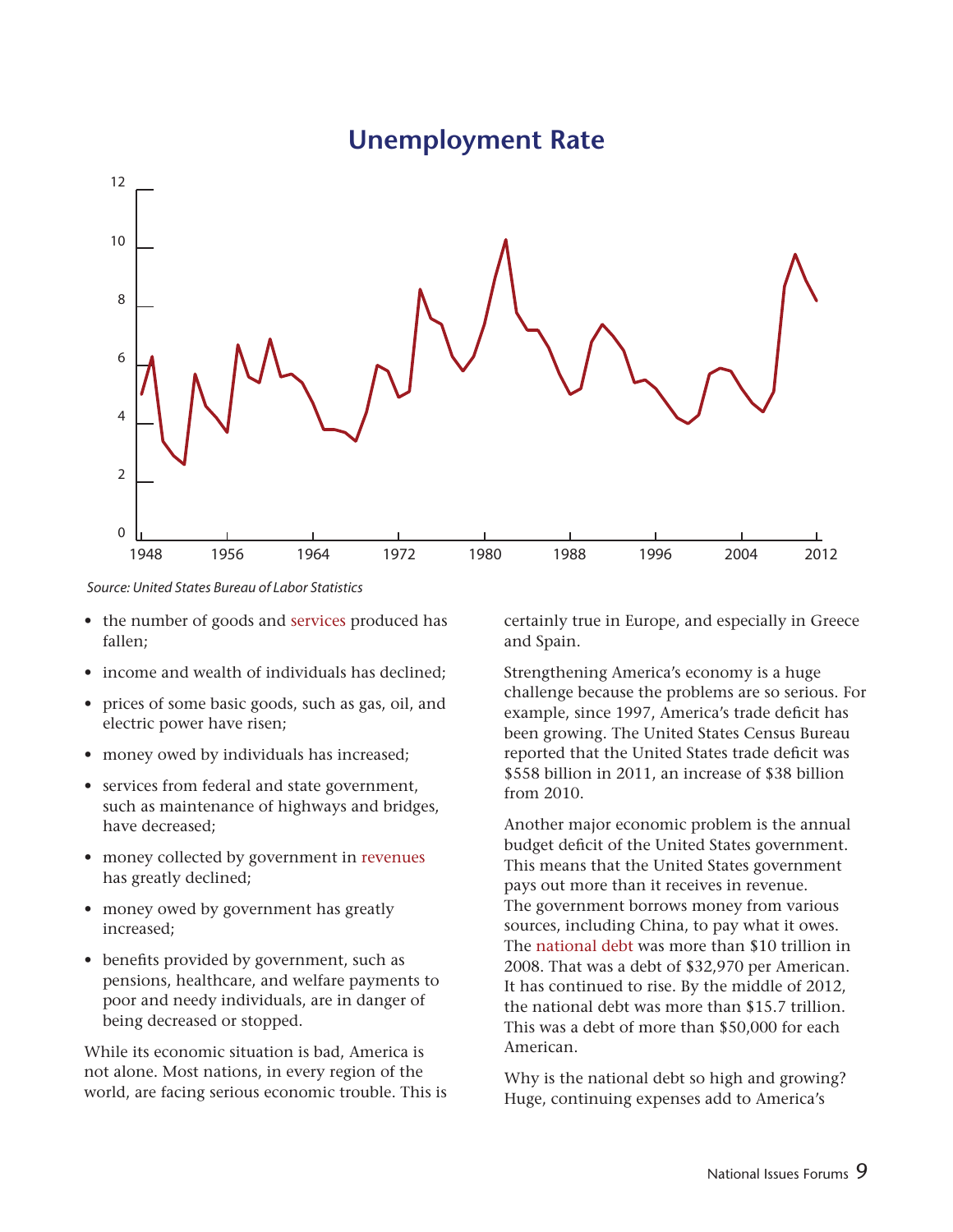## **The National Debt in Trillions of Dollars**



#### *Source: United States Treasury*

enormous debt. For example, the United States spent \$607 billion on the military in 2008. By 2010, \$711 billion went to the United States military budget.

The United States has military forces stationed in foreign countries. It costs more than \$100 billion a year to maintain these military bases.

Foreign assistance programs have continued to increase every year. In 2008, the United States government spent \$25.4 billion to provide various kinds of aid to nation-states around the world. This was more than double the amount spent in 2000. In 2010, foreign aid expenses military and economic— were \$52.7 billion.

#### **What We Can Do**

We must strengthen the economy of the United States in order to have the national security we want in the 21st century. The national debt must be controlled and reduced, and the national economy must grow.

Here are some actions that we could take to strengthen the national economy, along with some drawbacks of each action suggested.

• Decrease military spending and the number of United States military bases around the world.

*But . . . if we cut back on military spending and reduce our military presence around the world, nations like China and Russia may build up their military strength. With less military power, the United States may also lose influence with other nations. That would make it harder to achieve many of our goals. Also, many communities and states in the United States are home to military bases or military-related industries. Reducing military spending may hurt the economies of these communities and states.*

• Decrease or end military and non-military assistance to other nations. Right now, the United States cannot afford to provide aid to other nations. We must use our resources and wealth to improve our economy and strengthen our national security.